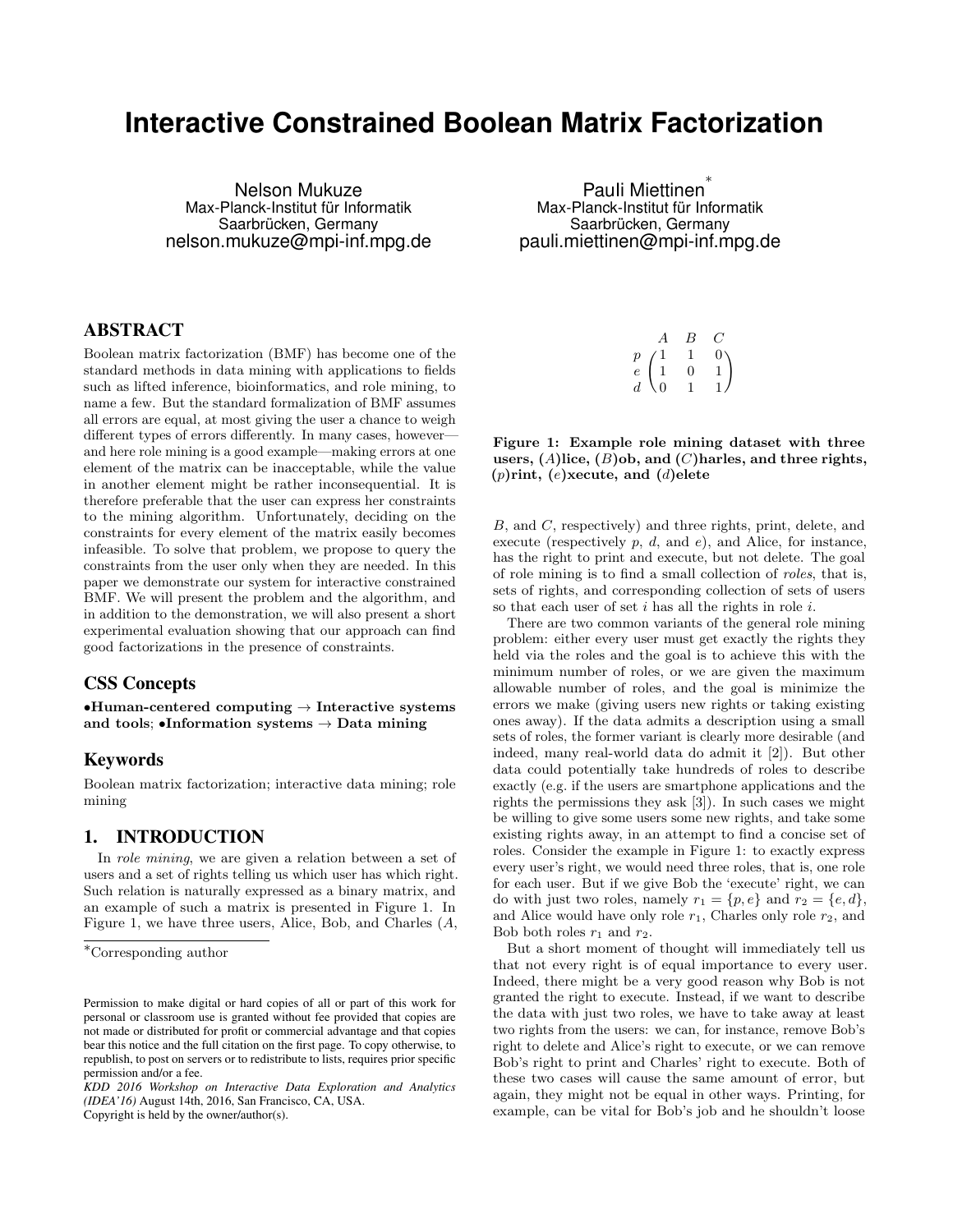that right.

The user can enter these constraints before she starts finding the roles and tell the algorithm which user–right pairs cannot be changed by giving the user the right or taking it away. But often there are too many constraints to consider: if the data has n users and m rights, there are  $nm$  user-right combinations, and each of them is a potential constraint. For example, in Section 5, we report results of our experiments using an Android application permission data that has 117 036 applications and 173 permissions. Considering all of the over twenty million application–permission pairs a priori is practically impossible.

Not only impossible, considering each of these pairs a priori is also often useless: often the role mining algorithm can honor the vast majority of the right assignments. In order to allow the user to concentrate on those right assignments whose changing would help the algorithm to find a smaller set of roles, we propose an interactive approach, where the algorithm will inform the user whenever it is about to add a new or remove an existing right. The user can then decide whether the change can be done or whether this user–right pair should be left untouched. In the latter case, the algorithm will never try to change that pair again.

To formalize our problem, we cast it as an equivalent Boolean matrix factorization (BMF) problem, and indeed, our algorithm is designed for interactive constrained BMF. As BMF has many other applications areas besides role mining, so has our algorithm. Although we will use role mining as the motivating application throughout this paper, in Section 5, we will show that our algorithm can be used with many other datasets as well.

The main purpose of this paper is to demonstrate our algorithm, iConFaRe (Interactive Constrained Factor Reducer), and we will explain the proposed demonstration in Section 6. Let us first, however, formally define BMF in Section 2 and cover the related work in Section 3. After presenting our algorithm in Section 4, we present our experimental evaluation in Section 5 before concluding in Section 7.

## 2. NOTATION AND DEFINITIONS

As we explained, in order to have a general framework, we will describe our method in the terms of Boolean matrix factorization. We denote a matrix by upper-case boldface letters  $(A)$ , and vectors by lower-case boldface letters  $(a)$ . For a matrix  $\boldsymbol{A}$  we denote its *i*th row by  $\boldsymbol{A}_i$  and its *j*th column by  $A^j$ .

We use the shorthand  $[n]$  to denote the set of integers up to *n*,  $[n] = \{1, 2, \ldots, n\}.$ 

Let  $A \in \{0,1\}^{n \times m}$ ,  $B \in \{0,1\}^{n \times k}$  and  $C \in \{0,1\}^{k \times m}$ . We denote by  $\mathbf{B} \circ \mathbf{C}$  the n-by-m Boolean product of matrices **B** and **C**. The Boolean matrix product is defined like the normal product, but over the Boolean semiring, that is,  $(\boldsymbol{B} \circ \boldsymbol{C})_{ij} = \bigvee_{\ell=1}^k \boldsymbol{B}_{i\ell} \boldsymbol{C}_{\ell j}.$ 

Let  $\langle \vec{B}, \vec{C} \rangle$  be an (approximate) Boolean decomposition of  $A, A \approx B \circ C$ . We call B and C factors of this decomposition, and for any  $1 \leq l \leq k$ , we refer to the rank-1 matrix formed by the vector pair  $\langle \mathbf{B}^l, \mathbf{C}_l \rangle$  as a block. If X and Y are n-by-m binary matrices, we use  $X \oplus Y$  to denote their element-wise exclusive or. Finally, we denote by  $|A|$  the number of non-zeros in Boolean matrix  $A$ , that is,  $|\mathbf{A}| = \sum_{i,j} a_{ij}$ .

The standard Boolean matrix factorization (BMF) problem is now:

Problem 1. Given  $\mathbf{A} \in \{0,1\}^{n \times m}$  and  $k \in \mathbb{N}$ , find  $\mathbf{B} \in$  $\{0,1\}^{n \times k}$  and  $\mathbf{C} \in \{0,1\}^{k \times m}$  that minimize

$$
|\boldsymbol{A} - \boldsymbol{B} \circ \boldsymbol{C}| \ . \tag{1}
$$

As we explained, the standard BMF considers all errors equal, but for example in the role mining application, this is not what is wanted. To address that problem, we can formulate the constrained BMF (cBMF) problem, where we are additionally given a set of index pairs denoting the locations of A where the factorization is not allowed to make mistakes:

Problem 2. Given  $\mathbf{A} \in \{0,1\}^{n \times m}$ ,  $k \in \mathbb{N}$ , and a set of constraints  $C = \{(i, j) : i \in [n], j \in [m]\}$ , find  $\mathbf{B} \in \{0, 1\}^{n \times k}$ and  $C \in \{0,1\}^{k \times m}$  that minimize (1) while admitting the constraints, that is,

$$
a_{ij} = (\mathbf{B} \circ \mathbf{C})_{ij} \quad \text{for all } (i,j) \in C. \tag{2}
$$

Notice that our definition of cBMF has a significant problem: it is possible that there exists no valid solution. A simple example is if we let  $A$  to be the *n*-by-*n* identity matrix, set  $C = [n] \times [n]$  (i.e. require exact decomposition), and set  $k < n$ . We can avoid this problem by requiring that the rank k is always high-enough, for example, by requiring that  $k \geq$  $\max\{|\{i \in [n] : (i, j) \in C\}|, |\{j \in [m] : (i, j) \in C\}|\}$ ; with this inequality, we know we can always represent the rows (or columns) with constraints exactly.

Another, and arguably more severe, problem of the above formulation is that it requires the user to pre-specify all constraints. Our approach is to make the algorithm query for the constraints when it needs to, and let the rank  $k$ be implicitly set: the algorithm tries to reduce the rank as much as possible without violating any constraints. To formalize the process of obtaining the constraints, consider a function  $Q_{\mathbf{A}}: [n] \times [m] \rightarrow \{0, 1\}$ . For every element  $(i, j)$  of  $\mathbf{A}$ , function  $\mathcal{Q}_{\mathbf{A}}(i, j)$  returns 0 if the element is not constrained, and 1 if the element is constrained. We assume that our algorithm does not know the definition of  $\mathcal{Q}_A$ , but it does have a way to evaluate it for any element (by asking the user). With these, we can define the problem we study in this paper, the interactive constrained BMF (icBMF):

Problem 3. Given  $A \in \{0,1\}^{n \times m}$  and a way to evaluate the function  $\mathcal{Q}_A$ , find  $\mathbf{B} \in \{0,1\}^{n \times k}$  and  $\mathbf{C} \in \{0,1\}^{k \times m}$ such that  $k$  is minimized and the factorization  $\pmb{B} \circ \pmb{C}$  does not violate any constraints, that is

$$
\sum_{i=1}^{n} \sum_{j=1}^{m} (a_{ij} - (\mathbf{B} \circ \mathbf{C})_{ij}) Q_{\mathbf{A}}(i,j) = 0.
$$
 (3)

Problem 3 does not consider the error at all. Obviously, it should be considered, but in the definition of Problem 3, it is implicit in the constraint query  $\mathcal{Q}_A$ : if the user feels that there is going to be too much error, she can limit it by imposing more constraints. There are definitely other possible approaches, and we point the reader to Section 7 for more discussion on this topic.

## 3. RELATED WORK

Boolean matrix factorizations have received considerable research interest in data mining. The problem was introduced to the field in [11] together with the Asso algorithm. Subsequent papers have proposed new algorithms [1, 8], new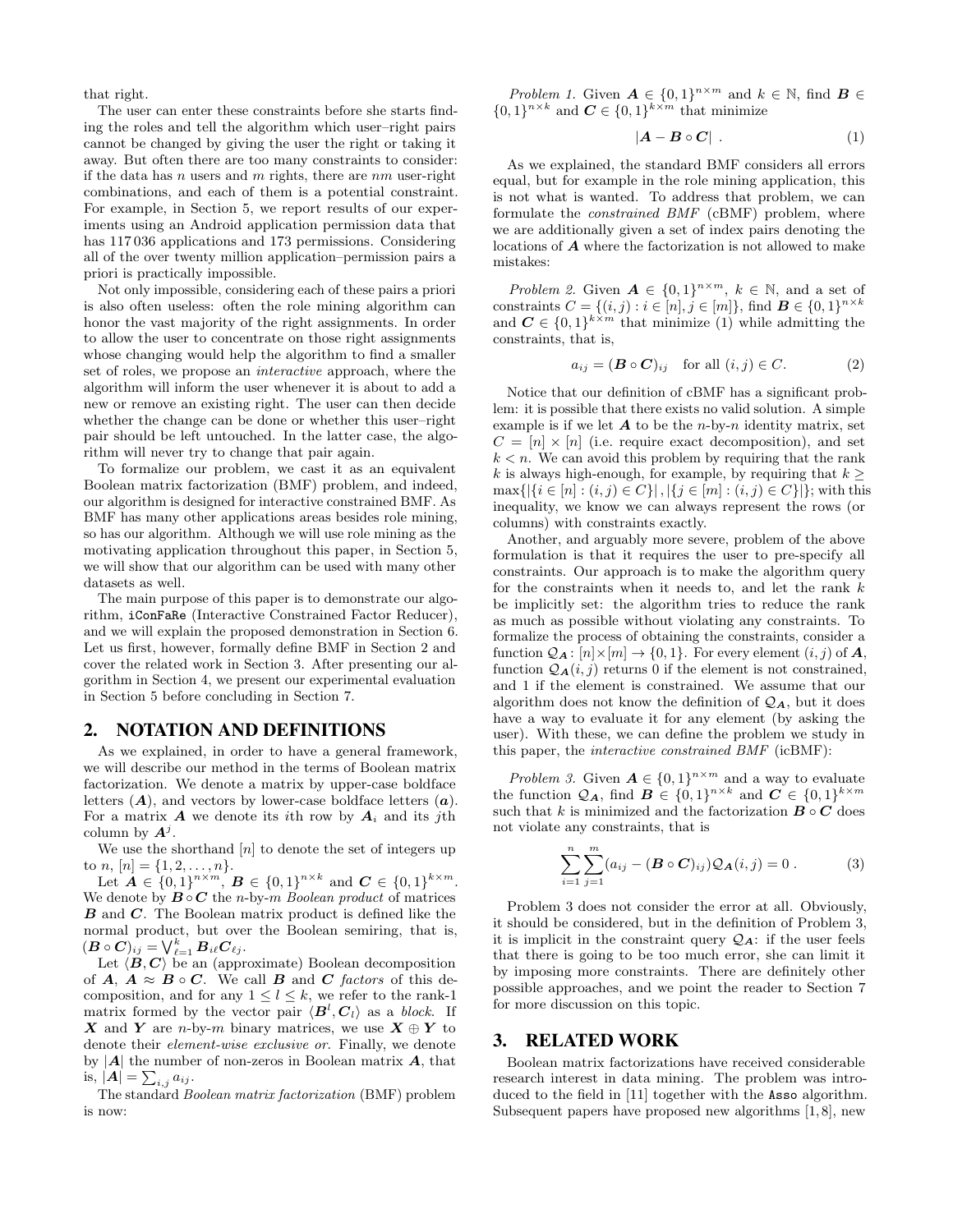#### Algorithm 1 iConFaRe

| <b>Input:</b> matrix $A \in \{0,1\}^{n \times m}$ , a way to evaluate function $\mathcal{Q}_A$                  |
|-----------------------------------------------------------------------------------------------------------------|
| <b>Output:</b> Factors $B \in \{0,1\}^{n \times k}$ and $C \in \{0,1\}^{k \times m}$                            |
| 1: function iConFaRe( $A, Q_A$ )                                                                                |
| 2: $\langle B, C \rangle \leftarrow$ exact Boolean factorization of A                                           |
| $3:$ repeat                                                                                                     |
| $d \leftarrow$ the block $\langle \mathbf{B}^d, \mathbf{C}_d \rangle$ that causes the least error if<br>4:      |
| deleted                                                                                                         |
| $(m_1, m_2) \leftarrow$ the pair of blocks $\langle \boldsymbol{B}^{m_1}, \boldsymbol{C}_{m_1} \rangle$ ,<br>5: |
| $\langle B^{m_2}, C_{m_2} \rangle$ that cause the least error if merged                                         |
| 6:<br>$op \leftarrow$ the delete or merge operation that causes the                                             |
| least error                                                                                                     |
| 7:<br>query $\mathcal{Q}_A$ if op violates any constraints                                                      |
| 8:<br><b>if</b> op does not violate any constraints then                                                        |
| 9:<br>perform op to obtain new $B$ and $C$                                                                      |
| 10:<br>mark all elements with errors unconstrained                                                              |
| 11:<br>else                                                                                                     |
| 12:<br>mark <i>op</i> as inadmissible operation                                                                 |
| 13:<br>update the constraints                                                                                   |
| 14:<br>end if                                                                                                   |
| 15: until there are no admissible operations                                                                    |
| 16: return $B$ and $C$                                                                                          |
| 17: end function                                                                                                |

optimization goals [12], and new algorithms aiming to optimize these goals [5].

The special cases of exact Boolean matrix factorization (a.k.a. Boolean rank) and dominated Boolean matrix factorization were studied even earlier [4], although under the different name of *tiling*.

The role mining problem and its connections to BMF, were popularized in [15]. This approach was later extended in [6, 16], leading to constraint-aware role mining in [7]. Notice, however, that in [7], the constraints are something the algorithm is supposed to mine and express via negative permissions, while in our work, the user has to explicitly state the constraints. On the other hand, [2] provided an algorithm for computing the optimal Boolean matrix factorization (in exponential time) and applied it to many real-world user–right datasets. All of these approaches are based on combinatorial approaches; recently, [3] proposed a probabilistic approach.

## 4. OUR ALGORITHM

In this section we will present our approach for the icBMF problem. We divide our treatise into two parts, the backend that is responsible for doing the computation, and the front-end that provides the user interface and in essence implements the evaluation of  $\mathcal{Q}_A$ , although our front-end also allows for the user to steer the computation in other ways, as well.

The source code for our algorithm is freely available at http://people.mpi-inf.mpg.de/~pmiettin/bmf/interactive/.

## 4.1 The Back-End

The general process of our algorithm, iConFaRe, is straightforward: it starts with an exact factorization and then reduces the factors, either by removing them, or by merging them, while making sure that it never violates any constraints. When it cannot anymore do any changes, it terminates. The pseudo-code of iConFaRe is presented in Algorithm 1.

#### *Finding the exact decomposition.*

We start iConFaRe by finding an exact Boolean matrix factorization of  $A$  in line 2. As this is an NP-hard problem, we use a heuristic. Instead of developing a new algorithm, we use the minimum tiling algorithm of Geerts et al. [4]. That algorithm works essentially by first finding all closed itemsets of the data, and then solving the minimum set cover problem on an instance where each 1 of the data is an element, and each closed itemset is a set. For efficiency we use a slight modification of that idea, and instead of considering all closed itemsets, we allow the user to set a minimumfrequency threshold. To ensure that we can find an exact decomposition, we add all columns as closed itemsets, even if their frequency is below the user-set minimum-frequency threshold.

Instead of using the tiling algorithm, we could of course use any other algorithm returning an exact BMF; for smaller matrices, for instance, the method proposed by Ene et al. [2] can provide the optimal exact decomposition. We could also use non-exact decompositions, but then we would have to ensure that we do not violate any constraints as our algorithm is not guaranteed to fix errors that were committed during the exact factorization process.

#### *Reducing the rank.*

The exact decomposition usually has a rank that is too high for the application, and the main part of iConFaRe is to reduce that rank while ensuring it does not violate any constraints. It considers two ways of reducing the rank: delete a block, or merge two blocks (see below for how the blocks are selected for these operations). Both of these operations result in a new factorization that has one block less. To choose which of these operations it should perform, iCon-FaRe compares the errors the operations cause and selects the one that causes the least error. While we do not directly aim at minimizing the error, an operation that causes only little error is less likely to violate any constraint than an operation that causes a large error. Therefore, selecting the operation that causes the least error (lines 4–6) is a sensible heuristic.

The error is defined to be the number of elements where the operation would cause an error and that are not known to be constrained. If the operation would cause an error on any constrained element, it cannot be performed, and consequently, iConFaRe does not consider it. On the other hand, iConFaRe does not penalize operations for causing errors on known-unconstrained elements. The logic behind this is that if an element is known to be unconstrained, we can set it to whatever value we want. Further, iConFaRe will only consider elements to be unconstrained if it has already committed errors on those elements, and ignoring those elements avoids double-counting the errors.

Before iConFaRe commits the operation, it evaluates  $\mathcal{Q}_A$ (i.e. queries the user) to guarantee that it is not violating any constraints. This querying needs to be done for all new errors committed by the operation (the user has already allowed the old errors, so those elements cannot be constrained). If the operation does not violate any constraints, iConFaRe commits it in line 9. It also marks all elements where the new error is committed as unconstrained.

If the operation violates some constraints, iConFaRe marks it as inadmissible (to avoid considering it again) and updates the information regarding the constrained elements (in practise, though, the latter information might not be available; see Section 4.2).

The main loop, and the algorithm, end when iConFaRe cannot anymore find any operations that would not violate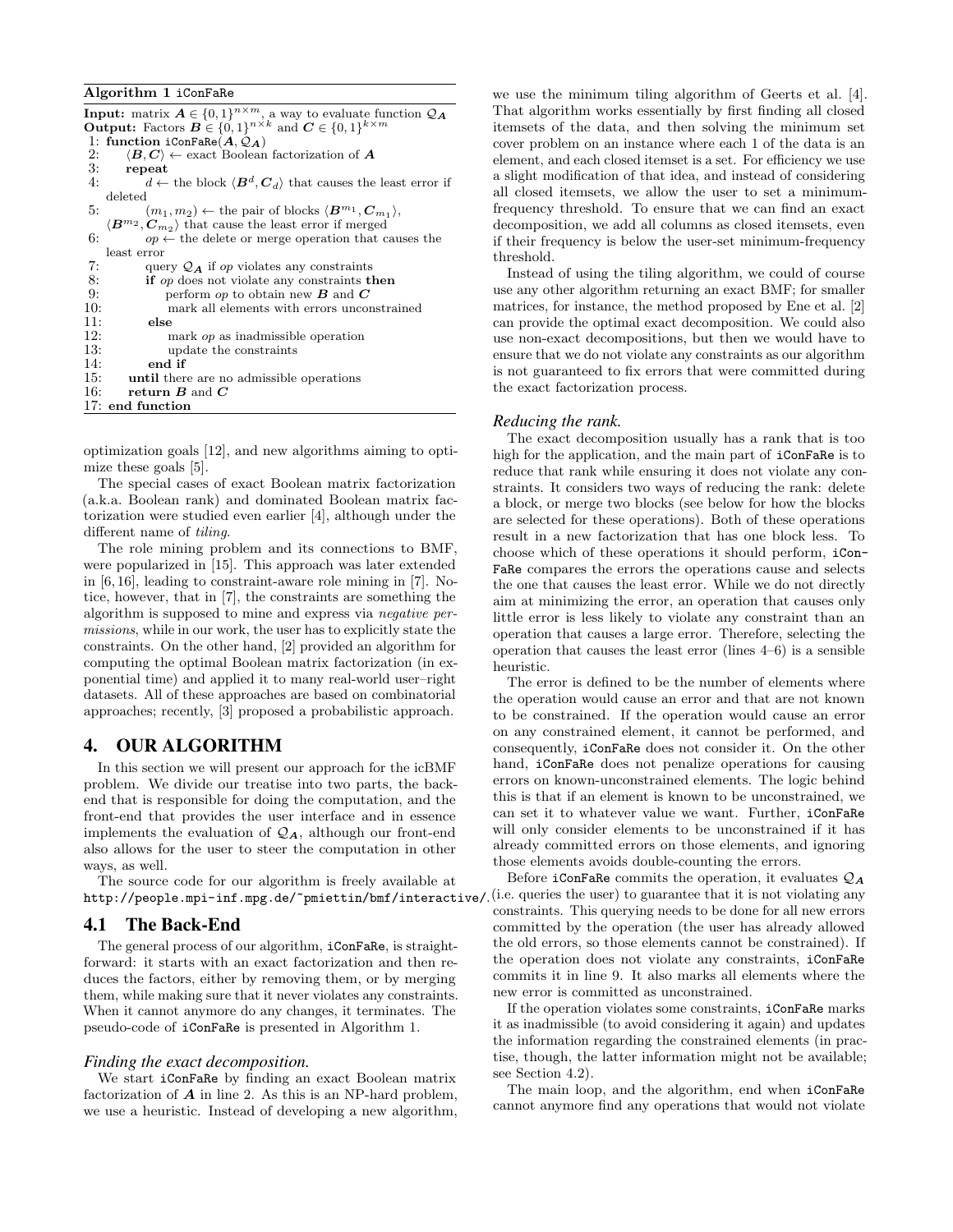some constraints. At that point it simply returns the current factorization.

#### *The delete and merge operations.*

The operation of deleting a block is straightforward, and so is finding the block to delete. For every block in the factorization, iConFaRe keeps a list of elements that are 1 only in this block. If that element is 1 also in the data, we know that removing this block would also commit an error of not covering the 1 (e.g. removing a right from a user). Deleting a block, obviously, cannot ever add 1s in the factorization. An inverted index, matching every 1 in the data to the blocks in the factorization, can be used to efficiently update the information whether a block is the only one covering a 1.

The merge operation is more complicated, and in fact we consider two different merge operations: and-merge and or-merge. Consider two blocks

$$
B^{1} = \begin{pmatrix} 1 \\ 1 \\ 0 \\ 0 \end{pmatrix} \qquad \qquad C^{1} = \begin{pmatrix} 1 & 1 & 0 & 0 \end{pmatrix}
$$

$$
B^{2} = \begin{pmatrix} 1 \\ 0 \\ 1 \\ 0 \end{pmatrix} \qquad \qquad C^{2} = \begin{pmatrix} 1 & 0 & 1 & 0 \end{pmatrix}
$$

The and-merge of the two blocks would result to factors  $\boldsymbol{B}^{\text{and}} = (1000)^{\bar{T}}$  and  $\boldsymbol{C}^{\text{and}} = (1000)^{\bar{T}}$ , while the *or-merge* would result to factors  $\boldsymbol{B}^{\text{or}} = (1110)^T$  and  $\boldsymbol{C}^{\text{or}} = (1110)^T$ . Notice that the and-merge can only remove 1s from the factorization, while the or-merge can only add them.

Finding good blocks to merge is harder than with deletions as it is hard to know how much error each operation would cause without first computing all pair-wise merges (or both types). That, naturally, is infeasible. Rather, we try to find two rows of  $C$  that have a high Jaccard similarity, that is, the value  $J(x, y) = |x \wedge y| / |x \vee y|$  is high. For such vectors, both types of merges should yield small errors as the vectors are already rather similar and hence we will only consider the pair of vectors with the highest similarity for merging.

Finding pairs of vectors with high Jaccard similarity will still require us to consider all  $\binom{k}{2}$  pairs of rows of  $C$  for every run of the loop. As iConFaRe is supposed to be an interactive algorithm, we might not be able to wait so long. To speed up the processing, we use the minhash signatures [14, Ch. 3]: we use the min-wise hashing (or minhashing) to compute a short signature for each row of  $C$ , and the similarity between these signatures gives us a good approximation of the Jaccard similarity of the rows.

After iConFaRe has selected the pair of blocks for merging, it simply checks which of and-merge or or-merge yields the smallest error and recommends it to the user.

## 4.2 The Front-End

The back-end of iConFaRe is essentially non-interactive, and all of the interaction happens during the evaluation of the function  $\mathcal{Q}_A$ : this evaluation is done by the front-end that queries the user whether the recommended operation is admissible. The front-end will then inform the back-end whether it can commit the operation or not. Computing the exact decomposition is not done in an interactive way, and as it can be time-consuming, we have implemented it as a separate pre-processing step.

The front-end allows for other types of interaction than just verifying the recommended operations. In particular, it lets the user remove and merge blocks herself, even if iConFaRe did not recommend those operations. Our goal here is to allow the user to use her domain knowledge and semantic understanding of the data to perform operations that might seem sub-optimal for the back-end, but that the user knows are admissible in the domain. For example, the user might know that certain users have a right to use machinery that is decommissioned. Removing that right, then, will not harm the user's capability to carry on their duties, but it can help iConFaRe to find more concise set of roles.

#### *The main user interface.*

The main user interface of iConFaRe's front-end consists of a list view showing the current blocks (see Figure 2). This view allows the user to see all of the factors, sort them using different criteria, and manually perform merge and delete operations. It also allows the user to interact with the back-end, asking it to produce the next recommended operation (i.e. run one iteration of the main loop until the next evaluation of the constraints). The next tabs of the main view allow the user to see more information on the rows and columns in the data, and specify entire rows and columns as constraints in a fashion similar to constrained clustering.

A simple but powerful application of the main list view is to quickly delete a number of blocks. In particular, the exact initial decomposition can yield an excessive number of very small blocks (covering only few, or just one, rows and columns). In many applications, they can be deleted with only minimal consideration. In the main view, the user can easily sort the blocks based on their size and quickly delete all small blocks from the list.

In addition to the list view, iConFaRe has also a persistent global view of the data (Figure 3). This view shows the effects of operations on the full data. The main information this visualization conveys is the effects of the operations on the current factorization. For example, if we want to delete a block, we can see which 1s in the current factorization would turn into 0s (e.g. which rights would be removed from which users), which 1s would be covered by only one block (removal of which would remove the 1s from the factorization), and which other 1s this block covers (together with at least two other blocks). Further information is shown for merge operations. This allows the user to do long-term planning beyond that of iConFaRe: if an operation is going to make many 1s dependable on one other block only, the user might cancel the operation to allow for deleting other factors in the future.

Especially with big datasets, the global view might not be detailed enough and the effects scattered around the data can be hard to interpret. For that purpose, iConFaRe also includes a local view (Figure 4) that shows only the elements that the operation is going to affect.

Figure 4 shows a case of or-merge where few elements would turn into 1 in the factorization (denoted using blue color). As the overall area of the blue color is rather small, the user might as well decide to merge these two blocks unless she knows that Eptesicus nilssonii (a type of a bat) should never appear in the areas corresponding to the rows,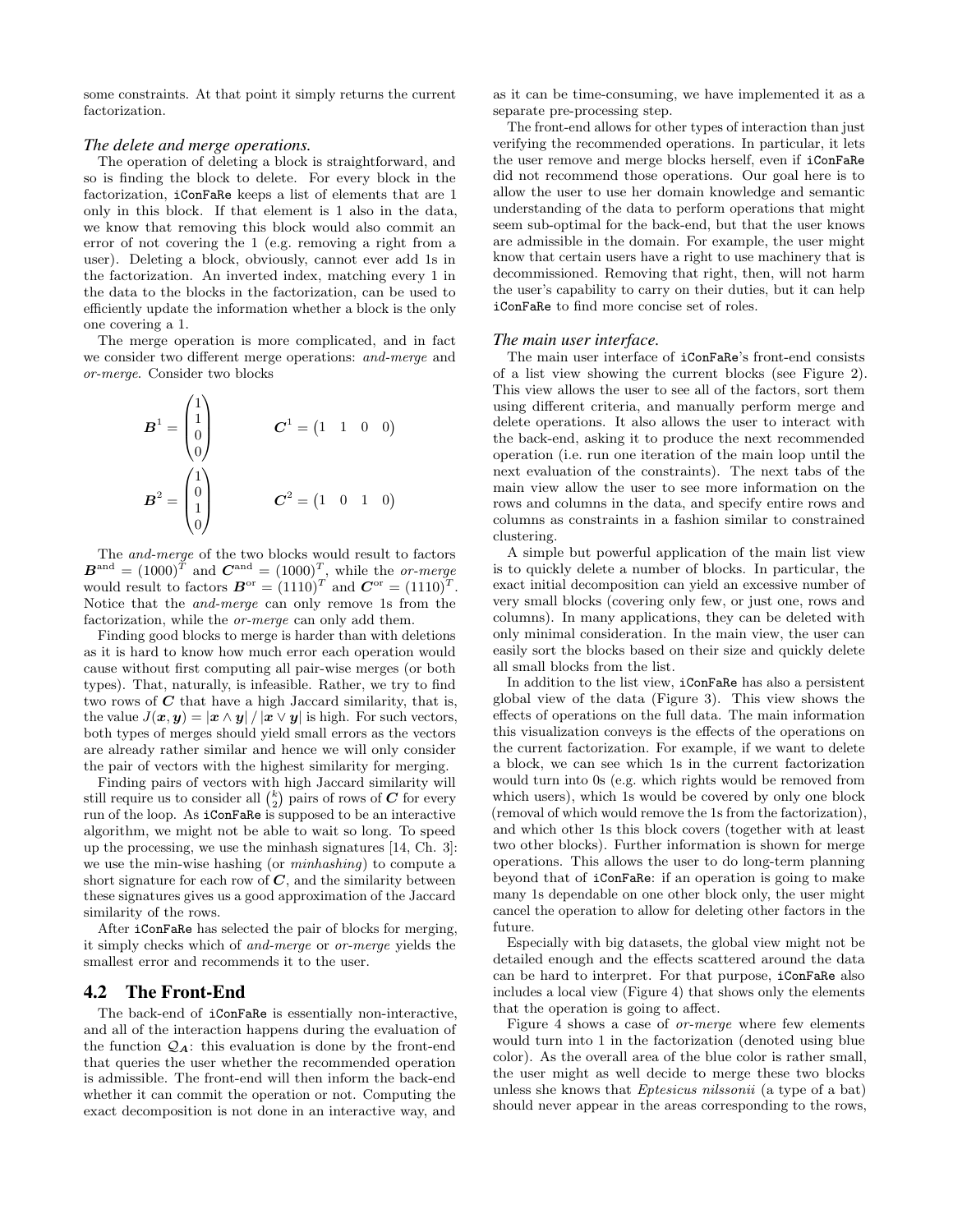|                                                                                                                                                                                                                                                                                                            | l si<br><b>Interactive BMF System</b>                                                |                                    |                                                                          |                                                          |           |            |       |
|------------------------------------------------------------------------------------------------------------------------------------------------------------------------------------------------------------------------------------------------------------------------------------------------------------|--------------------------------------------------------------------------------------|------------------------------------|--------------------------------------------------------------------------|----------------------------------------------------------|-----------|------------|-------|
| File Help                                                                                                                                                                                                                                                                                                  |                                                                                      |                                    |                                                                          |                                                          |           |            |       |
| Factors                                                                                                                                                                                                                                                                                                    | Rows Columns                                                                         |                                    |                                                                          |                                                          |           |            |       |
|                                                                                                                                                                                                                                                                                                            | Column names                                                                         | Number of items                    | Row names                                                                | Number of transactions Area Unique area Error if deleted |           |            |       |
| $\mathbf{1}$                                                                                                                                                                                                                                                                                               | add or modify calendar events and send email to quests (D), read calendar events (D) | 12                                 | Spotvite, The Weather Channel, Lookout Security & Antivirus, Antivi 1762 |                                                          | 3480 2817 |            | 2817  |
| $\overline{2}$                                                                                                                                                                                                                                                                                             | intercept outgoing calls (D)                                                         | $\overline{1}$                     | Google Voice, Smart App Protector(app lock), Tango Voice & Vide: 1043    |                                                          | 1042 1042 |            | 1042  |
| 3                                                                                                                                                                                                                                                                                                          | kill background processes (S)                                                        | $\overline{1}$                     | GO SMS Pro, Lookout Security & Antivirus, Antivirus Free, The Co 3692    |                                                          | 3663 3663 |            | 3663  |
| 4                                                                                                                                                                                                                                                                                                          | make application always run (D)                                                      | $\overline{1}$                     | GO SMS Pro, Lookout Security & Antivirus, GO SMS Pro, GO Laur 680        |                                                          | 680 680   |            | 680   |
| 5                                                                                                                                                                                                                                                                                                          | read sync settings (S)                                                               | $\overline{1}$                     | Facebook for Android, Lookout Security & Antivirus, Antivirus Free 2245  |                                                          | 2241 2241 |            | 2241  |
| 6                                                                                                                                                                                                                                                                                                          | read user defined dictionary (D), write to user defined dictionary (S)               | $\overline{2}$                     | Lookout Security & Antivirus, Antivirus Free, Antivirus Free, GO Key 633 |                                                          | 1264 1040 |            | 1040  |
| $\overline{7}$                                                                                                                                                                                                                                                                                             | receive data from Internet (S)                                                       | $\overline{1}$                     | Google Maps, Spotvite, Facebook for Android, Google Maps, Lookc 6261     |                                                          | 6259 6259 |            | 6259  |
| 8                                                                                                                                                                                                                                                                                                          | record audio (D)                                                                     | 1                                  | Google Maps, Google Maps, GO SMS Pro, The Weather Channel, 5419          |                                                          | 5409 5409 |            | 5409  |
| 9                                                                                                                                                                                                                                                                                                          | retrieve running applications (D)                                                    | 1                                  | Google Maps, Google Maps, GO SMS Pro, TuneIn Radio, Antivirus 6391       |                                                          | 6409 6409 |            | 6409  |
| 10                                                                                                                                                                                                                                                                                                         | send SMS messages (D) edit SMS or MMS (D)                                            | $\overline{2}$                     | Facebook for Android, GO SMS Pro, The Weather Channel, Lookout 4146      |                                                          | 8310 5121 |            | 5121  |
| 11                                                                                                                                                                                                                                                                                                         | take pictures and videos (D)                                                         | $\mathbf{1}$                       | Tiny Flashlight + LED. The Weather Channel, IMDb Movies & TV. 7136       |                                                          | 7144 7144 |            | 7144  |
| 12                                                                                                                                                                                                                                                                                                         | use the authentication credentials of an account (D)                                 | $\overline{1}$                     | Google Maps, Google Maps, YouTube, Google+, Google Voice, doi 2331       |                                                          | 2328 2328 |            | 2328  |
| 13                                                                                                                                                                                                                                                                                                         | view Wi-Fi state (S)                                                                 | $\overline{1}$                     | Google Maps, Spotvite, Google Maps, The Weather Channel, You'l 14636     |                                                          |           | 1464 14643 | 14643 |
| 14                                                                                                                                                                                                                                                                                                         | view configured accounts (S)                                                         | 1                                  | Google Maps, Google Maps, YouTube, Google+, Google Voice, Go 1138        |                                                          | 1137 1137 |            | 1137  |
| 15                                                                                                                                                                                                                                                                                                         | write Browser's history and bookmarks (D)                                            | $\mathbf{1}$                       | Sai Baba Live Wallpaper, Lord Jesus Live Wallpaper, Lookout Secu 1789    |                                                          | 1747 1747 |            | 1747  |
| 16                                                                                                                                                                                                                                                                                                         | write contact data (D)                                                               | 1                                  | Google Maps, Facebook for Android, Google Maps, Zedge Rington 4665       |                                                          | 4684 4684 |            | 4684  |
| 17                                                                                                                                                                                                                                                                                                         | write sync settings (D)                                                              | $\mathbf{1}$                       | Facebook for Android, Lookout Security & Antivirus, Antivirus Free 2090  |                                                          | 2086 2086 |            | 2086  |
| Merge Operation<br><b>Delete Operation</b><br>Error: 2817<br>Error:<br>Delete<br>Error:<br><b>Statistics</b><br>117036<br>Number of rows:<br>173<br>Number of columns:<br>Number of 1s:<br>506649<br>67<br>Original number of factors:<br>17<br>Current number of factors:<br>Accumulated error:<br>539757 |                                                                                      | Visualize<br>Merge OR<br>Merge AND | <b>Recommend Operation</b><br>Op:<br>Factor (s):<br>Error:               | Recommend<br>Visualize<br>Commit<br>Skip                 |           |            |       |

Figure 2: The main user interface of iConFaRe. The list shows the current factors with associated statistics, and the space at the bottom-left shows detailed statistics for the selected factor. At the middle, the buttons allow the user to commit a delete or merge operation, with relevant statistics shown next to the button, or to ask the iConFaRe to propose the next operation. This view shows factors from the AndroidApps data.

| factor item at index:95<br>factor item number:97<br>number of 1s covered alone [red color]:150                                                                                                                                                                                                                                                                                                                                                                                                                                                                                                                                                                                                                                                                                                                                                                                                                                                                                                                                                                                                                                                                                                                                                                                                                                                                                                                                                                                                                                                                                                                                                                                                                                                                                                                                                                                                                                                                                                                                                                                                                                                                                                                                                                                                                                                                                                                                                                                                                                                                                                                                                                                                                                                                                                                                                                                                                                                                                                                                                                                                                                                                                                                                                                                                                                                                                                   |                                                                                                                                                                                                                     |
|--------------------------------------------------------------------------------------------------------------------------------------------------------------------------------------------------------------------------------------------------------------------------------------------------------------------------------------------------------------------------------------------------------------------------------------------------------------------------------------------------------------------------------------------------------------------------------------------------------------------------------------------------------------------------------------------------------------------------------------------------------------------------------------------------------------------------------------------------------------------------------------------------------------------------------------------------------------------------------------------------------------------------------------------------------------------------------------------------------------------------------------------------------------------------------------------------------------------------------------------------------------------------------------------------------------------------------------------------------------------------------------------------------------------------------------------------------------------------------------------------------------------------------------------------------------------------------------------------------------------------------------------------------------------------------------------------------------------------------------------------------------------------------------------------------------------------------------------------------------------------------------------------------------------------------------------------------------------------------------------------------------------------------------------------------------------------------------------------------------------------------------------------------------------------------------------------------------------------------------------------------------------------------------------------------------------------------------------------------------------------------------------------------------------------------------------------------------------------------------------------------------------------------------------------------------------------------------------------------------------------------------------------------------------------------------------------------------------------------------------------------------------------------------------------------------------------------------------------------------------------------------------------------------------------------------------------------------------------------------------------------------------------------------------------------------------------------------------------------------------------------------------------------------------------------------------------------------------------------------------------------------------------------------------------------------------------------------------------------------------------------------------------|---------------------------------------------------------------------------------------------------------------------------------------------------------------------------------------------------------------------|
| Ξ<br>ij<br>Щ<br>Ŷ.<br>Ē<br>Ĭ<br>● 第一章 11<br>in 1994 and 1994.<br>Í<br>E<br>u<br>F.<br>ł<br>O<br>ł<br>Ĵ,<br>two<br>n<br>ŧ<br>÷<br>n<br>E<br>. <b>.</b><br>ш<br>È<br>F<br>ÿ<br>Ì<br>Ì<br>ä,<br>l<br>Ý<br><b>Contract</b><br>11-11<br>ĺ<br>ŧ<br>ż<br>h<br>i<br>ë<br>ł<br>Î<br>Ē<br>÷<br>ŝ,<br>other one<br>٠<br><br>factor<br>12<br><b>THE REAL PROPERTY OF A</b><br>$\sim$<br>эπ,<br>÷<br>$\equiv$<br>Þ<br>$\frac{1}{2}$ and $\frac{1}{2}$ are the state of the state of the state of $\frac{1}{2}$<br>٠<br>a.<br>×<br>٠<br>Ξ<br>×<br>U<br>t<br>Ξ<br>F.<br><b>THE ANNUAL MANAGEMENT CONTROL</b><br>Ŀ<br><b>THE R. P. LEWIS CO., LANSING MICH.</b><br>н<br>Ħ<br>Ė<br><b>COMMUNISTIC AND INTERNATIONAL PROPERTY</b><br><b>CONTRACTOR</b><br>$\sim 10^{11}$ .<br>Ξ÷<br>$\overline{a}$<br>Ē<br>li<br>S<br>ł<br>×<br>Î<br>E<br><b>HERRICHES</b><br>i<br>Ř<br>I<br>₫<br>Î<br>ă<br>Ī<br>factor alone<br>Ë<br>₹<br>F<br>Ħ<br>4<br>in 1950<br>The Story<br>B<br>1<br>≦<br>È<br>Ë<br>Ą<br>ź.<br>主<br>ł<br>æ<br>Î<br>R.<br>i<br>$\frac{1}{2}$<br>ē<br><b>CONTRACTOR</b><br>me lane.<br><b>ALCOHOL:</b><br>$\sim$<br>I<br><b>CONTRACTOR</b><br>L<br>i<br>Normali<br><b>Section</b><br>Ì<br>Ë<br><b><i><u>Statement</u></i></b><br>÷<br>related to the<br>Ë<br>iθ<br>Ī<br><b>Contract</b><br>Ē<br>(due to OR<br>÷<br>F.<br>ä<br>€,<br>F<br>merge)<br>Ē<br>$\sim$<br>l<br>÷<br>F<br>Í<br>ŧ<br>È<br>븰<br>ŧ<br>li<br>÷<br>丰<br>l el<br>È<br>ś<br>ŧ<br>t<br>Ĥ.<br>ŧ<br>Ë<br>become<br>$\sim$<br>$\gamma_{\rm L}$<br>$= -1 - 1$<br>Ì<br><b>The Second Contract of Second</b><br>$\sim$<br>1,000<br>÷.<br>ä.<br>$\sim$<br><b>COMMUNIST</b><br>l<br>E<br>Е<br><b>DIRECT</b><br><b>CONTRACTOR</b><br><b>Mariaha</b><br>İ<br>$-0.00$<br>İ<br><b>CONTRACTOR</b><br>i<br>$\frac{1}{2}$<br>Ξ<br>ł<br>ŧ<br>i.<br>į<br>₹<br>Ħ<br>÷<br>$\sim$<br>91 F<br>-<br>≘<br>$\equiv$<br>Uncovered<br>$-11$ 111<br>ź<br>$\overline{\phantom{a}}$<br>$\overline{a}$<br>۰<br>÷<br>'n<br>Ì<br>COMMERCE:<br>$\frac{1}{2}$<br>$\label{eq:recon} \frac{1}{2} \frac{\left( \frac{1}{2} \left( \frac{1}{2} \right) + \frac{1}{2} \left( \frac{1}{2} \right) + \frac{1}{2} \left( \frac{1}{2} \right) + \frac{1}{2} \left( \frac{1}{2} \right) + \frac{1}{2} \left( \frac{1}{2} \right) + \frac{1}{2} \left( \frac{1}{2} \right) + \frac{1}{2} \left( \frac{1}{2} \right) + \frac{1}{2} \left( \frac{1}{2} \right) + \frac{1}{2} \left( \frac{1}{2} \right) + \frac{1}{2} \left( \$<br><b>EXAMPLE</b><br><b>Contractor</b><br>ST.<br>The Mar<br>$\frac{1}{2}$<br>$\begin{array}{c} \frac{1}{2} \left( \frac{1}{2} \right) \left( \frac{1}{2} \right) \left( \frac{1}{2} \right) \left( \frac{1}{2} \right) \left( \frac{1}{2} \right) \left( \frac{1}{2} \right) \left( \frac{1}{2} \right) \left( \frac{1}{2} \right) \left( \frac{1}{2} \right) \left( \frac{1}{2} \right) \left( \frac{1}{2} \right) \left( \frac{1}{2} \right) \left( \frac{1}{2} \right) \left( \frac{1}{2} \right) \left( \frac{1}{2} \right) \left( \frac{1}{2} \$<br>÷<br>$\equiv$<br><b>S</b><br>--------<br>-TITALIA<br><b>The Second Service</b><br>ľ<br>$\equiv$<br>$\equiv$<br>$\equiv$<br>iĝê<br>İ<br>ł,<br>$\frac{1}{2}$<br>İ<br>İ<br>-------<br>Ħ<br>$\frac{1}{2}$<br>Î<br>H<br>Î<br>Î<br>Ħ<br>$\equiv$<br>Covered by<br>Ξ<br>V<br>$\equiv$<br>ť,<br>ř.<br>鹑<br>d:<br>$\equiv$<br>三本<br>×<br>Ξ<br>$\equiv$<br>H<br>lΕ<br>$\equiv$<br>f,<br>ī<br>ĩ<br>ă<br>î.<br>R | covered by this<br>factor and at<br>least any other<br>covered by this<br>factor and any<br>Covered by this<br>Uncovered that<br>become covered<br>Covered that<br>uncovered (due<br>to AND merge)<br>other factors |

Figure 3: Visualization of the full data. One factor is selected, and the visualization shows how it effects the current factorization. For example, deleting this factor would mean that all the red dots in the data would turn to 0 in the factorization. The dataset shown is the Mammals data.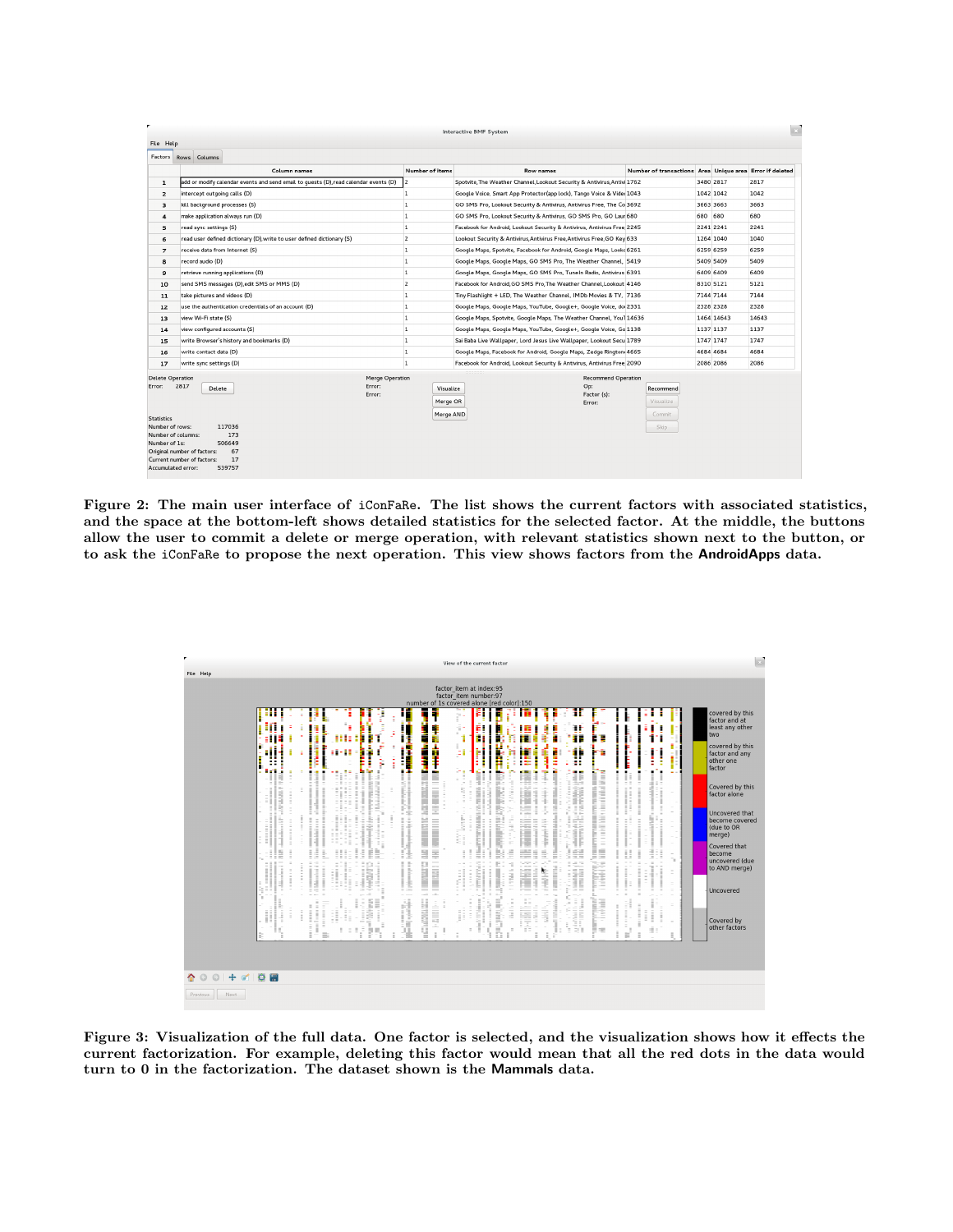

Figure 4: Visualization of the local view. Two factors are to be merged with *or-merge*, and the visualization shows how it effects the current factorization. The colors are the same as in Figure 3. The dataset shown is the Mammals data.

for example, in square 35SKD3 (latitude 39.26, longitude 24.00, close to the East coast of Greece); indeed, E. nilssonii is not supposed to live so south, and the user might well reject this block for being unintuitive.

#### *Communicating with the back-end.*

When the user clicks the "Recommend" button at the main view, iConFaRe computes the next recommended operation that is then shown to the user. If the user commits the operation, iConFaRe knows that all errors committed are allowed, and consequently marks all those elements to be unconstrained. If, on the other hand, the user skips the operation, iConFaRe does not know what was the reason: not all errors might have been in the constrained elements, or the user might have decided to skip the recommended operation for other reasons. Hence, by default, iConFaRe will not mark any elements constrained even if the user does not allow an operation. However, iConFaRe does not recommend the same operation again as the user skipped it before, but recommends the user the next operation resulting in the smallest error.

To mark elements as constrained, the user must take specific action. In particular, she has to select the row on which the element is, and left-click the element on the local view to constrain it. This extra step is needed as otherwise iConFaRe cannot infer the constraints. Also, in many situations the user might elect to not give the constraints explicitly the first time they are violated. It might be simplest to just skip the recommended operation, and only mark it as a constraint if iConFaRe repeatedly recommends violating it.

## 5. EXPERIMENTAL EVALUATIONS

While the main purpose of this manuscript is to demonstrate the interactive iConFaRe system, we have also run some off-line experiments to validate our approach.

# 5.1 Real-World Datasets

We have tested **iConFaRe** with three real-world datasets. We summarize the characteristics of the datasets in Table 1.

The first is the DBLP dataset. It contains the names of 6 980 authors and which of the 19 conferences they have published to. The dataset was collected from the DBLP database<sup>1</sup>, and is pre-processed as in [9]. It is the first dataset on which iConFaRe was tested to see its performance as a system for constrained Boolean matrix factorization given user's constraints, because it is sparse and has less features (only 19 columns, corresponding to the 19 conferences).

The second real-world dataset that iConFaRe was tested on is the Mammals dataset. It consists of presence–absence  $data<sup>2</sup>$ of European mammals with geographical areas of 50-by-50 kilometers [13]. This dataset is denser than the DBLP dataset and has far more features (194 columns).

The third real-world dataset that iConFaRe was tested on is the AndroidApps dataset<sup>3</sup> [3]. For each application, the dataset provides the permissions requested by the application, the price, the number of downloads, the average user rating, and a short prosaic description. The original data was pre-processed by removing all applications with ratings and number of downloads less than the average rating and number of downloads. We also removed all applications which request no permission at all during the pre-processing step. Additionally, all columns which are not permissions (the price, the number of downloads, the average user rating, and a short prosaic description) were removed from the data. After the pre-processing step, the dataset contained 117 036 android applications and the presence (1) or absence (0) of 173 permission. This dataset is a good use-case for the role

 $1$ http://www.informatik.uni-trier.de/~ley/db/ <sup>2</sup>Available for research purposes from the Societas Europaea Mammalogica at http://www.european-mammals.org

<sup>3</sup> http://www.mariofrank.net/andrApps/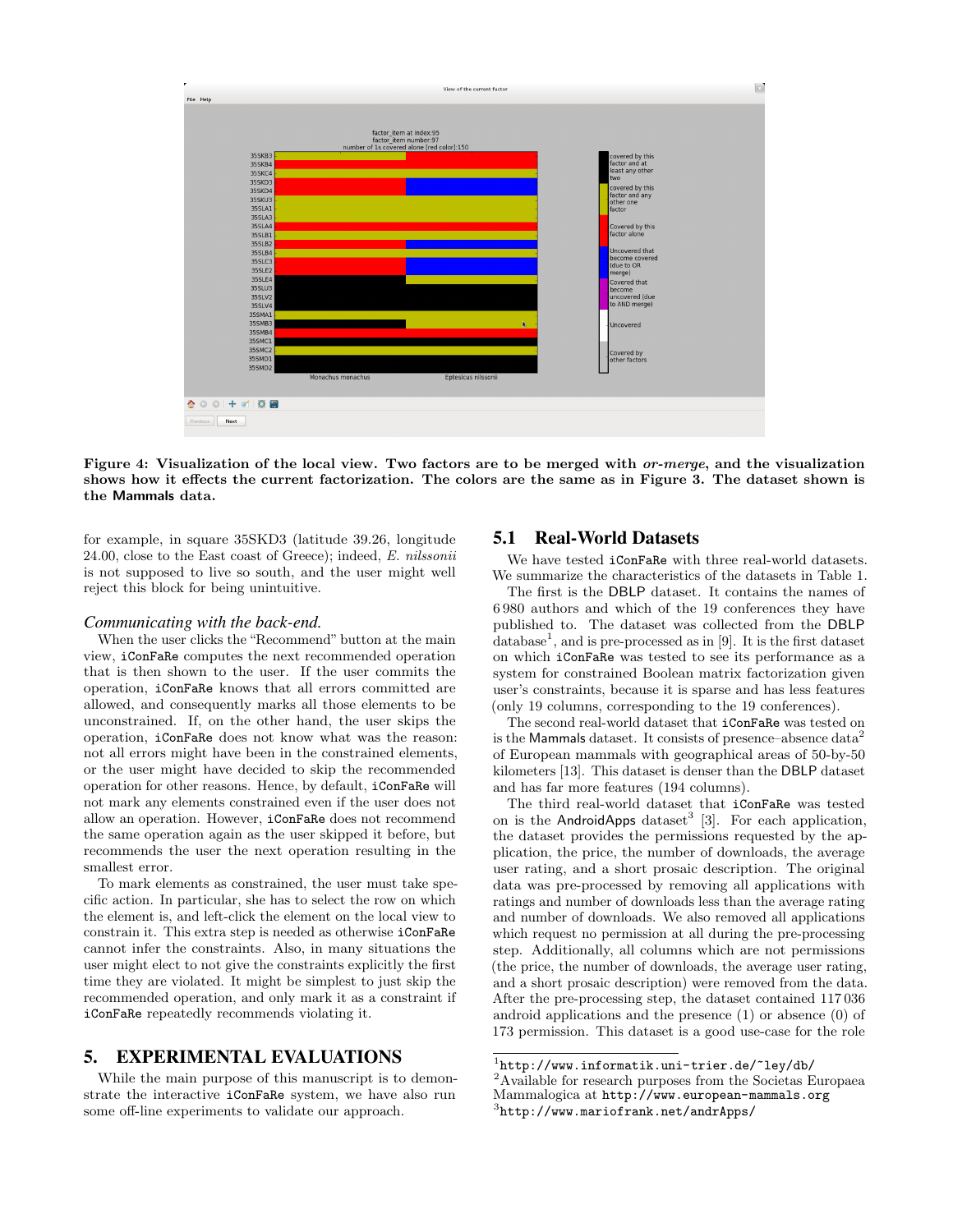| Dataset     |        |     | Rows Columns Density $(\%)$ |
|-------------|--------|-----|-----------------------------|
| <b>DBLP</b> | 6.980  | 19  | 13                          |
| Mammals     | 2618   | 194 | 16                          |
| AndroidApps | 117036 | 173 | $\mathcal{D}$               |

Table 1: Real world datasets overview.

| Dataset     | Rank |
|-------------|------|
| DBI P       | 11   |
| Mammals     | 129  |
| AndroidApps | 67   |

Table 2: Factorization ranks returned by iConFaRe with real-world data.

mining application of iConFaRe.

#### 5.2 Algorithms Used

To test iConFaRe in a controlled manner, we used it in a non-interactive way. Namely, we sampled random constraints for the data and replaced the evaluation of  $\mathcal{Q}_A$  with a function that checked whether the proposed option would violate the constraints or not.

To the best of our knowledge, iConFaRe is the first algorithm for icBMF (or cBMF). To compare it against other algorithms, we took Asso [11], a popular algorithm for standard BMF, and edited it to accept pre-defined constraints. This edit was done essentially by adjusting the evaluation function of Asso to make any factorization that would violate the constraints infinitely bad. Notice however, that as Asso builds the factorization from bottom up (i.e. it starts with an empty factorization), it cannot guarantee that the final factorization does cover all constrained 1s in the data.

### 5.3 Results

To test these two algorithms, we computed the cBMF factorizations with both algorithms using the same sets of random constraints. As Asso requires the rank as an input, we could not compare the methods based on the rank they returned. Instead, we first ran iConFaRe with the given datasets to obtain the error it gave and the rank it returned (iConFaRe was reducing the rank until it could not find any admissible operations). The ranks proposed by iConFaRe are listed in Table 2. We want to emphasize that these ranks do not denote any kind of "latent rank" of the data (see, e.g. [5,12]) as they depend heavily on the constraints we have randomly set.

After we got the ranks, we ran the modified Asso with the same ranks and constraints, and recorded the error. Errors for both iConFaRe and Asso are reported in Table 3. In DBLP, the modified Asso algorithm obtains smaller reconstruction error, but in the other datasets, Mammals and AndroidApps, iConFaRe is actually better.

The error especially on DBLP, and arguably also on Mammals, is high with both systems. This is probably due to the constraints that we imposed as the standard version of Asso is known to perform relatively well on both of these datasets. Hence, in this experiment the actual error is much less important than the error relative to modified Asso. In this respect iConFaRe performs very well especially as, unlike Asso, it actually guarantees to admit all constraints.

| Dataset     | iConFaRe | Asso    |
|-------------|----------|---------|
| DBLP        | 78.3148  | 68.3515 |
| Mammals     | 44.7505  | 48.5783 |
| AndroidApps | 1.3058   | 3.7815  |

Table 3: Errors in percentages of 1s in the data for iConFaRe and a constrained version of Asso on realworld datasets.

In our final experiment we tested the effects of the different constraint sets. For this experiment, we generated five different random sets of constraints and ran both iConFaRe and the modified Asso on all of them. The average error of iConFaRe was  $1.31\%$  (with standard deviation of  $\pm 0.01$ ), while for **Asso** the average error was 6.62 ( $\pm$ 3.28), showing that not only is iConFaRe significantly better than Asso, but also more consistent.

## 6. THE DEMONSTRATION

iConFaRe is inherently interactive, and hence best demonstrated in a way that allows the audience to have hands-on time with it. On the other hand, the initial pre-processing step can be time-consuming, and consequently unsuitable for demonstrations. Hence we have to limit the demonstration to the pre-processed datasets, for which we are planning to use the three datasets used in the experiments.

At the beginning of the demonstration, the audience is explained the goal of constrained BMF and the general ideas behind iConFaRe. They can then choose one of the preprocessed datasets based on their interests. For the purpose of the demonstration, we plan to use the AndroidApps dataset, as most audience members are expected to have at least a passing familiarity with smartphone application permissions. Hence, barring special request from the audience, we will use it. The demonstrator will then walk them through the basic functionality of iConFaRe by means of example merges and deletions. This step also explains the visualizations and their interpretations. The audience could then come up with constraints as they see fit, and test if iConFaRe indeed recommends operations which do not violate any of those constraints.

After the user has become used to the system—and provided that they are interested—we can load a new dataset (or re-load the AndroidApps data) and set the user a task: come up with the least-error decomposition of given rank (to be defined later) and admitting some constraints (also to be defined). The goal of this experiment is two-fold: for one, it should give the user better understanding of iConFaRe, but it should also give us important data on how well iConFaRe performs in these situations. Furthermore, it is interesting to see whether the humans with their semantic understanding and pattern recognition skills can perform better than the automated iConFaRe setup.

## 7. CONCLUSIONS

In this paper we have presented our system called iConFaRe for interactive constrained Boolean matrix factorization. In some sense iConFaRe presents a first-order system: after starting with an exact decomposition, it always considers only one step ahead. Hence, it never tries to add any new blocks but only to merge or delete the existing ones—adding a